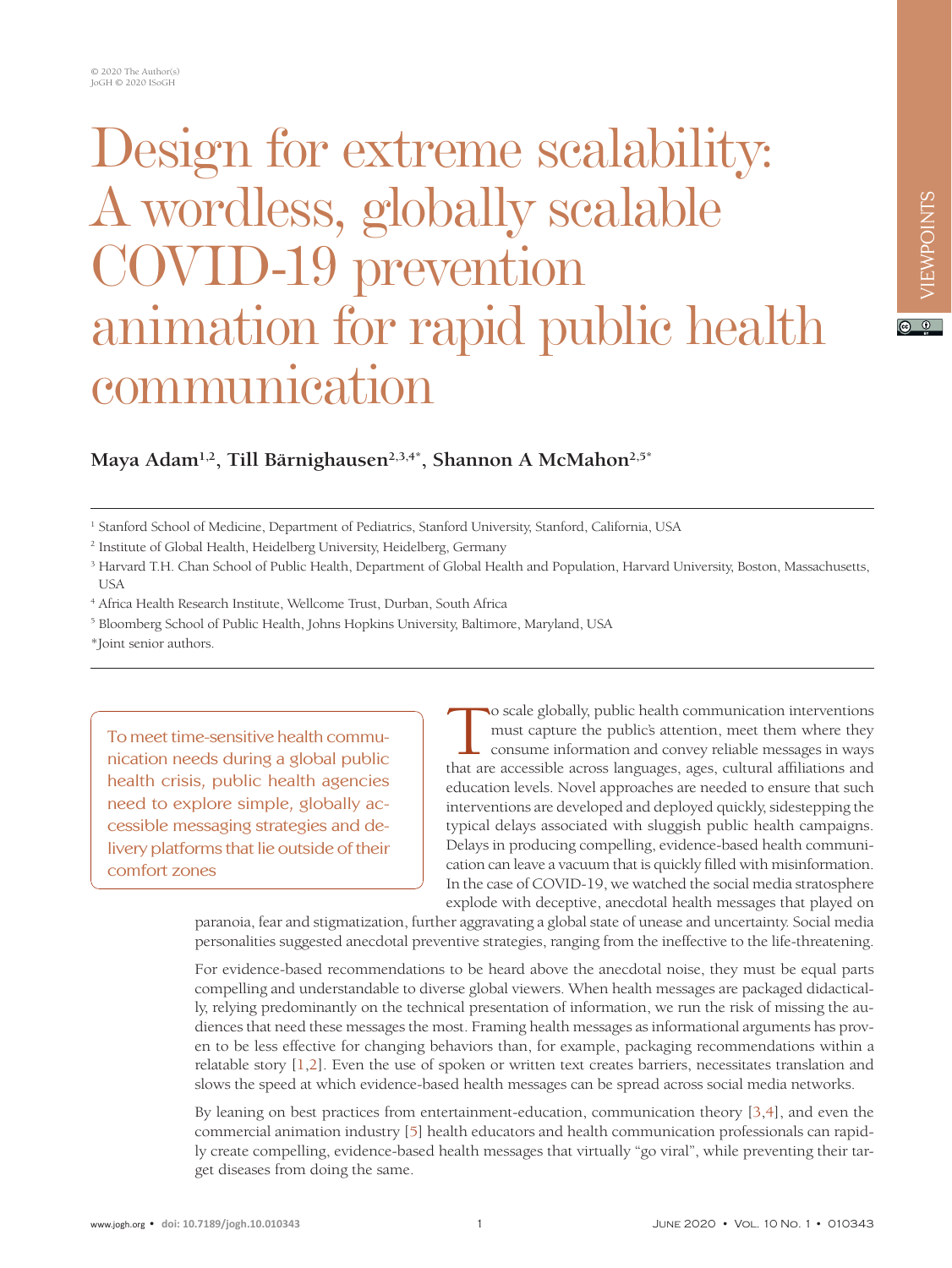In this commentary, we describe our experiences developing a wordless, globally scalable COVID-19 prevention animation on behalf of Stanford Medicine. We outline our process and experiences in hopes that it inspires fellow health communicators to authentically prioritize the needs of the broadest possible target audience. Our video, launched on 22 March 2020, was viewed and shared more than 1.2 million times across worldwide social media platforms within 10-day of its release. We emphasize three points in this commentary.

First, rapid design of broad-reaching health communication interventions is both necessary and possible without sacrificing quality or accuracy of health messaging. Second, distilling messages to their simplest forms and conveying them in ways that creatively sidestep language, cultural and literacy barriers, must be a priority when rapid, global scaling of health communication is needed. Finally, by leaning on best practices from entertainment-education, communication theory and the animation industry, health messages can be made broadly compelling in times when globally deployable interventions are urgently needed.

## OUR WORK AND THE WORDLESS, GLOBALLY SCALABLE COVID-19 PREVENTION ANIMATION

We are health educators and researchers who specialize in the design of broadly accessible health communication interventions. We develop short, small-file health videos that are shareable via smartphones using minimal data. Two principles guide our content development: 1) the use of narratives to engage viewers and minimize reactance/counter-arguing to the health messages [1,6] and 2) the value of entertainment-education for providing a framework that supports longer term message retention and behavior change [4]. In terms of video development, we use a human-centered design approach, keeping the needs and desires of our target audiences at the forefront, while employing a process of rapid iteration and feedback during the development process [7].

## COVID-19 VIDEO INTERVENTION CONSIDERATIONS

The challenge and opportunity during the current COVID-19 pandemic crisis is to create content that can be rapidly deployed globally (so is linguistically and culturally agnostic) while remaining engaging enough to reach a variety of audiences. As a health issue, COVID-19 presents an extra challenge because many in the general public do not view it as potentially affecting their own lives (because the virus is thought to be geographically distant or only likely to affect the medically frail).

For our video intervention, we chose key messages based on the WHO recommendations and focusing on (a) how the novel corona virus is spread and (b) what can be done to stop the spread. We focused on



Photo: Scene from a wordless, globally scalable COVID-19 prevention animation. [Available on](https://www.youtube.com/watch?v=rAj38E7vrS8) the world ignoring public Photo: Scene from a wordless, globally scalable COVID-19 prevention animation. Available on adults aroun [YouTube](https://www.youtube.com/watch?v=rAj38E7vrS8) Source: ©Stanford Medicine 2020, used with permission.

"evergreen" messaging – information that was unlikely to change and could thus be impactful throughout the pandemic. These included frequent handwashing, social distancing, avoiding touching your face with your hands, and self-isolating when sick. We also underscored that panic and hoarding (hallmark behavioral responses to the pandemic) were not helpful.

We designed a simple storyline to convey the priority health messages. We gathered rapid feedback on a set of simple, culturally agnostic characters to convey the primary routes of viral spread and the main preventive strategies. When deciding on the tone of the video, we weighed the desire to reassure viewers with the need to underscore the seriousness of the pandemic, especially given media reports of young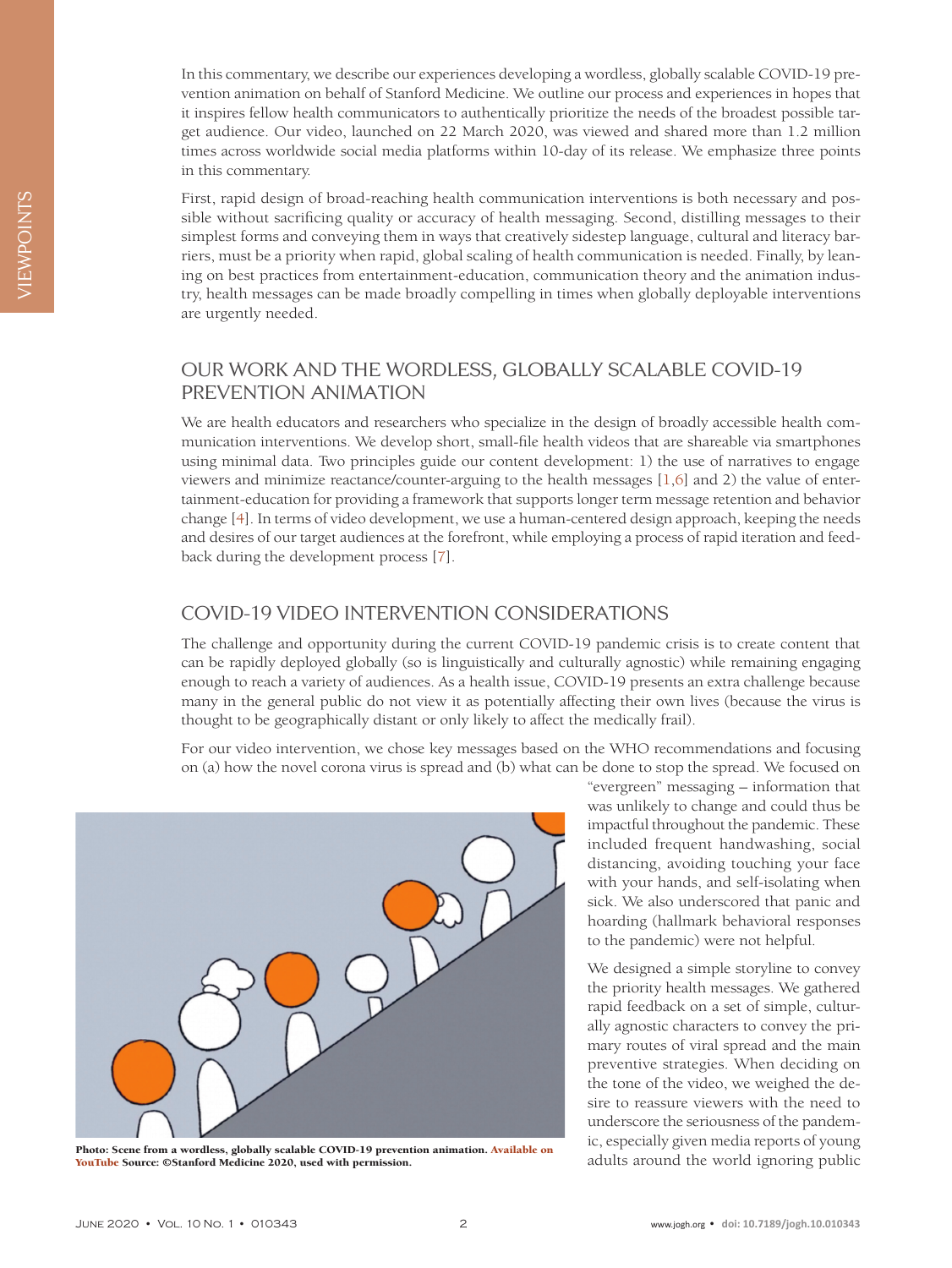By leaning on best-practices from diverse fields, including entertainment-education, communication theory and the animation industry, evidence-based public health messages can be presented in compelling ways that lead to broad, global reach including reaching the sub-populations that need them the most.

health recommendations. The first half of the video uses tense music that emphasized the urgency of the situation; the second half uses uplifting music that is meant to inspire hope and feelings of self-efficacy. Sound effects were strategically used to enhance engagement in the story. We made a concerted decision to keep the video short (less than 2.5 minutes) to sustain attention and facilitate video sharing.

The Stanford Medicine Communications office featured the video first on their YouTube channel. It was later posted on all Stanford social media channels. In the interest of time, we made an early decision not to create tailored videos for different demographics, but rather focused on a single approach that we hoped would resonate globally.

# COVID-19 VIDEO INTERVENTION ITERATIONS AND FINAL PUBLIC RESPONSE

Our video went through two iterations in a 24-hour time span. Each iteration was shared with colleagues in our global health network including a) the communications team at Stanford Medicine b) global health academics, scientists and advocates in Germany, South Africa, the United Kingdom and Canada, and c) community health workers (CHWs) in South Africa. Feedback from CHWs was gathered via WhatsApp and summarized by local supervisors. Feedback from researchers and fellow health educators was solicited through email and text messages.

The first video iteration began in a wet market where the virus made its first jump from a cut of meat onto a person's hand, before spreading globally. The wet market scene was altered, then removed entirely, in response to concerns that the scene might contribute to xenophobia and the stigmatization of cultural food traditions in East Asia.

In the first and second iterations, several academics felt the first part of the video, which outlines how the virus is spread, was overly anxiety-provoking. Non-academics felt the tension-building helped to sustain engagement and drove home the message that viewers needed to take public health recommendations seriously. We ultimately decided to strike a balance. We retained the storyline but slowed and softened the fast-paced, dramatic music. We ultimately felt that a degree of tension-building was necessary to maintain engagement, especially among those who were defying recommendations. Building tension towards a central climax also aligned with best practices for using dramatic storytelling to alter audience behavior [3].

We submitted a final video prototype to Stanford Medicine on 18 March 2020. The communications team was eager to release video content that could make evidence-based health messages accessible to global



Figure 1. Total number of views by platform across a 10-day period following first release (22 March 2020).

audiences and had been consulted throughout the intervention process. They therefore expedited the review and approvals process, posting the video on Stanford Medicine's YouTube channel on 22 March 2020. This was followed by postings on Stanford University's Twitter, Facebook and Instagram accounts. The video began going viral within 24 hours. Within ten days, it had reached 332K views (YouTube), 220K views (Instagram), 294K views (Facebook) and 402K views (Twitter). Ten days after its release, across only the Stanford social media platforms, the video had reached more than 1.2 million views. (**Figure 1**) Additionally, the lead author, whose contact appears at the end of the video, received email requests to repost the video on external social media channels from 23 private and public sector health agencies, consulates, military organizations and major media outlets, in six re